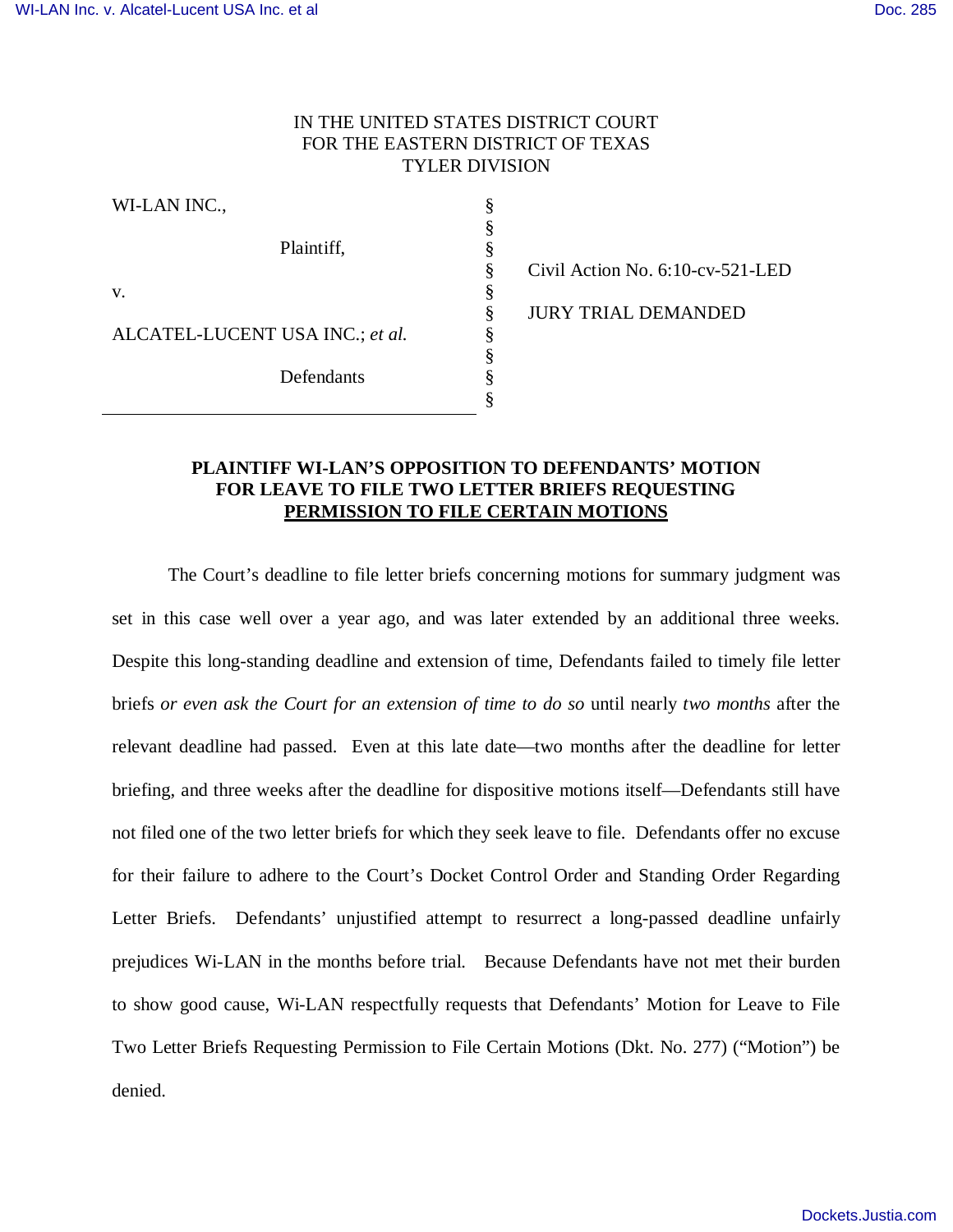### **I. STATEMENT OF FACTS**

1

# **A. Both the Court and the parties recognized that the Standing Order governs this case.**

On August 12, 2011, this Court entered its Standing Order Regarding Letter Briefs "[i]n order to increase the efficiency of cases proceeding to trial, decrease trial costs for the parties, save time for the Court and parties, and sharpen the Court's focus on the dispositive and most important issues." That familiar Order requires parties to file letter briefs sixty days before the deadline for filing motions for summary judgment or *Daubert* motions. Under the original Docket Control Order entered in this case, the deadline for motions requiring a hearing, including motions for summary judgment, was November 16, 2012. (Dkt. No. 99.) Letter briefs seeking permission to file summary judgment or *Daubert* motions were therefore due under the Standing Order no later than September 17, 2012.

The parties clearly understood that this case was not exempt from the Court's Standing Order. As Defendants concede in their Motion, "both sides in this case filed several letter briefs relating to motions for summary judgment" well before September 17, 2012. (Mot. at 3; *see* Dkt. Nos. 132, 133, 137, 138.) Indeed, in an Order issued more than a year ago, the Court granted permission to file certain motions for summary judgment. (Dkt. No. 143.) In doing so, the Court expressly confirmed that this case is subject to "a standing order requiring leave of the Court before any motion for summary judgment may be filed."  $(Id.  at 1.)<sup>1</sup>$ 

<sup>1</sup> Despite the fact the parties actually filed letter briefs under the Standing Order in this case long before the October 8, 2012 deadline, Defendants' Motion states that on December 7, 2012, "Wi-LAN, for the first time, asserted that the parties had been operating under the Standing Order Timing Deadline." (Mot. at 4–5.) Respectfully, a party is not required to "assert" that an Order of the Court governs the conduct of the parties. That much should be clear, especially where the Court has expressly stated that fact. (Dkt. No. 143.)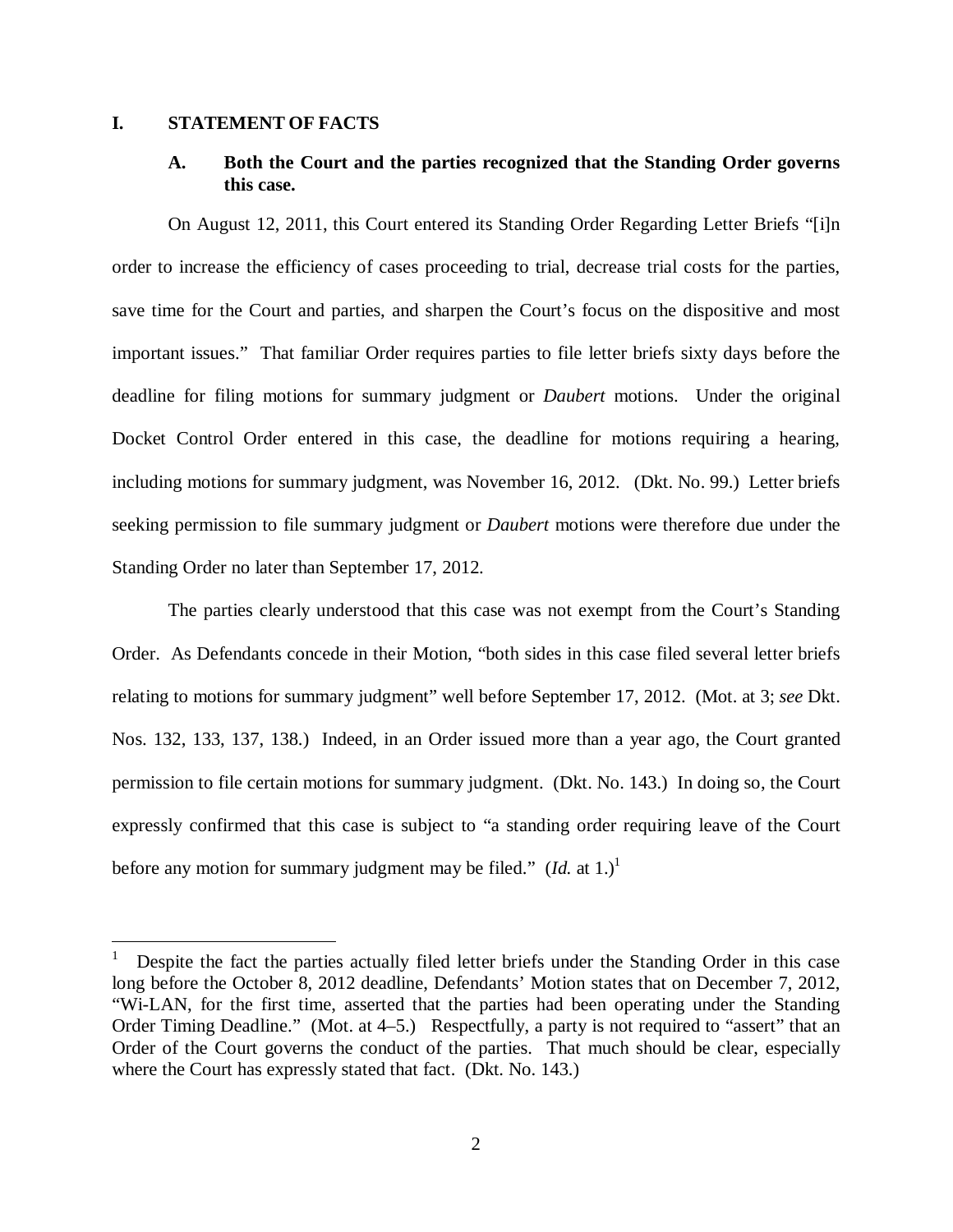## **B. Although the September 17, 2012 deadline to file letter briefs was extended by three weeks to October 8, 2012, Defendants did not file letter briefs.**

On August 2, 2012, with more than a month remaining before the deadline to file letter briefs, the parties jointly moved the Court to extend several deadlines set by the Docket Control Order. These deadlines included the deadline for Dispositive Motions. The Court extended that deadline by three weeks from November 16, 2012, to December 7, 2012. (Dkt. No. 214. $^2$ ) Thus, the deadline for filing letter briefs was also extended by three weeks from September 17, 2012, to October 8, 2012. At no point did the dispositive motions deadline contained in the Docket Control Order change in a manner that would have placed the date for letter briefing in the past or otherwise created an impossible deadline.

Following the Court's Order on August 2, 2012, the parties proceeded to serve expert reports. Declaration of Syed Fareed ("Fareed Decl.") at ¶ 3. Wi-LAN timely served its opening expert report regarding infringement on September 21, 2012, and Defendants likewise served their opening report regarding invalidity on that day. Wi-LAN timely served its opening expert report regarding damages on October 3, 2012, and timely served a supplemental expert report regarding infringement on October 5, 2012. Thus, in advance of the Court's October 8, 2012 deadline for submitting letter briefs, Defendants were in receipt of all expert reports for issues upon which Wi-LAN bears the burden of proof, as well has having completed and served their own expert report concerning invalidity.

1

 $2^2$  Because one entry in the motion contained a typographic error and referred to 2012 instead of 2013, the Court issued a second order on August 8, 2012, correcting that date. (Dkt. No. 216.)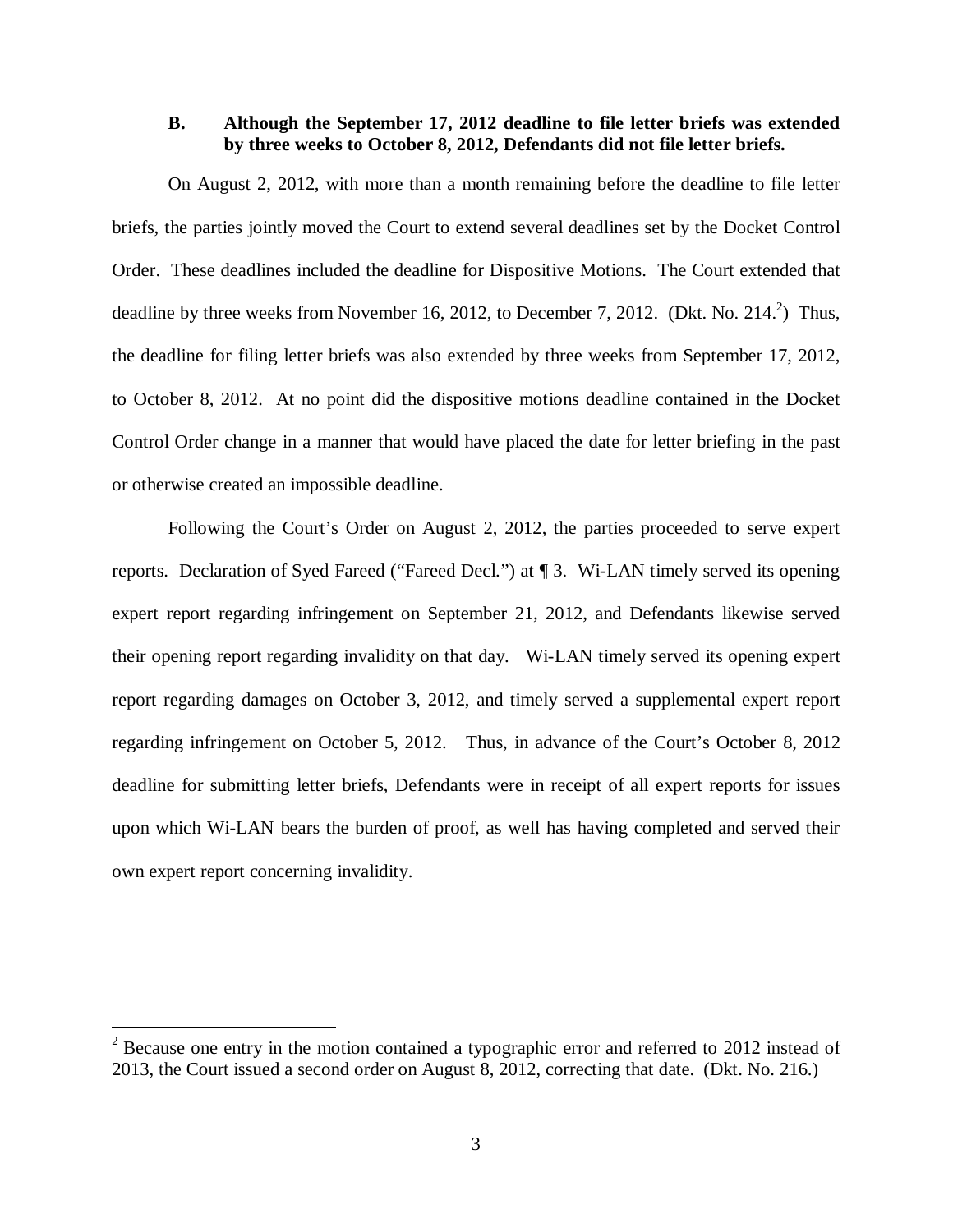## **C. Long after the extended deadline to file letter briefs had passed, Defendants for the first time attempted to move the deadline.**

Although opening expert reports had been served in advance of the October 8, 2012 deadline to file letter briefs set by the Docket Control Order and Standing Order, Defendants failed to file letter briefs. Moreover, as Defendants admit in their Motion, at no point did Defendants request that Wi-LAN agree to an extension of time to file letter briefs as the October 8 deadline approached. (Mot. at 4.) Nor did Defendants request that Wi-LAN agree to revive the passed deadline in the weeks and months that followed. (*Id*. at 4.) Indeed, despite the parties having agreed on at least seven occasions between October 8 and November 20th to seek the Court's leave to adjust other deadlines, at no point during that time did Defendants inform either Wi-LAN or the Court that they wished to move the deadline that they had failed to meet. (*See, e.g.*, Dkt. Nos. 224, 227, 229, 237, 243, 244, and 245.)

 It was not until November 20, 2012, the Tuesday before Thanksgiving, at the end of a meet-and-confer concerning expert depositions—one and a half months after the extended letter briefing deadline had passed and just over two weeks before the dispositive motions deadline itself—that Defendants for the first time informed Wi-LAN that they intended to file letter briefs regarding summary judgment and *Daubert* motions. (Fareed Decl. at ¶ 4.) On November 26, 2012, Defendants sent Wi-LAN an extensively revised Docket Control Order, which proposed reviving the long-passed letter briefing deadline and moving the dispositive motion deadline. (Fareed Decl. at ¶ 5.) At a meet and confer on November 30, 2012, Wi-LAN explained that it was unable to accept Defendants' proposal because (among other reasons) it would unduly compress the pre-trial schedule and because Wi-LAN had relied upon the dispositive motion dates contained in the Court's Docket Control Order. (Fareed Decl. at ¶ 6.)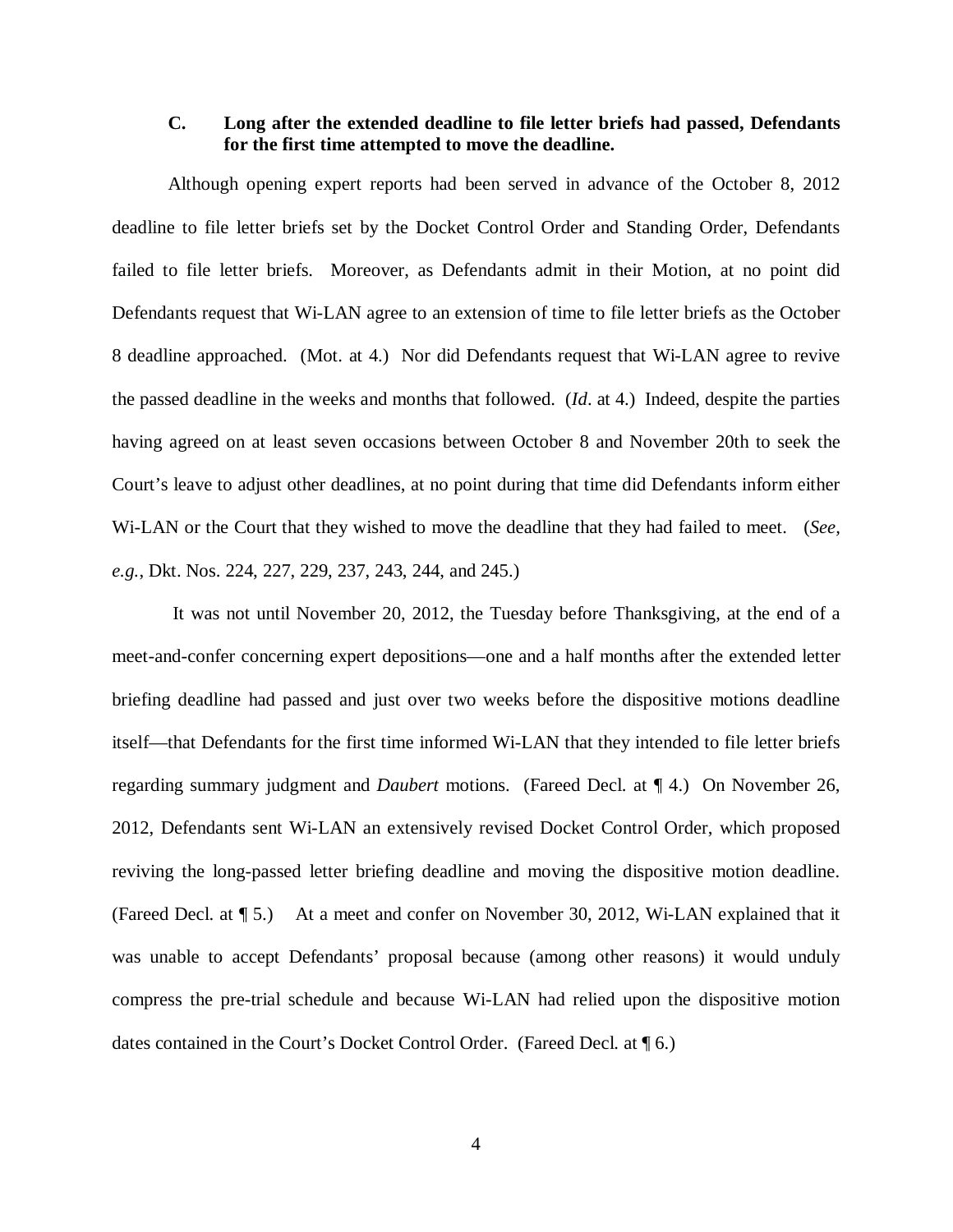### **D. On the deadline to file dispositive motions themselves, Defendants sought leave of Court to file letter briefs—then failed to file letter briefs.**

On December 7, 2012, sixty days after the deadline for filing letter briefs had passed, Defendants finally filed a Motion requesting leave of Court to submit two untimely letter briefs.<sup>3</sup> Despite the clear requirements of Local Rule CV-7(k), which requires that motions for leave to file a document be accompanied by the document sought to be filed, Defendants did not file the letter briefs themselves. Thus—despite having served their expert report regarding invalidity more than two months earlier—Defendants sought to start the letter briefing process itself even later than December 7, after the extended deadline for actually filing dispositive motions itself had expired. Defendants then waited until December 14th file an untimely letter brief regarding an invalidity summary judgment motion. (Dkt. No. 280.) Defendants *still* have not filed the second of their proposed letter briefs, which they themselves admit relates to an "as yet undetermined Daubert motion." Defendants' second letter brief is "as yet undetermined" despite the fact that Defendants have been in possession of Wi-LAN's expert reports for months and have completed the depositions of Wi-LAN's experts. (Mot. at 6.)

### **II. ARGUMENTS**

1

Defendants have failed to show that good cause exists to excuse Defendants' failure to meet the deadline set forth in the Court's Docket Control Order. Moreover, Defendants' delay

<sup>&</sup>lt;sup>3</sup> The Ericsson and Sony Mobile separately seek leave to file a new summary judgment motion concerning a contract issue, and appear to join Defendants' motion with regard to that issue. (*See* Mot. at 5–6 n.2; Dkt. Nos. 275, 276.) Wi-LAN opposes Ericsson and Sony Mobile's Motion for Leave for the reasons stated in this response as well as the reasons stated in Wi-LAN's separate response. (*See* Dkt. No. 283.)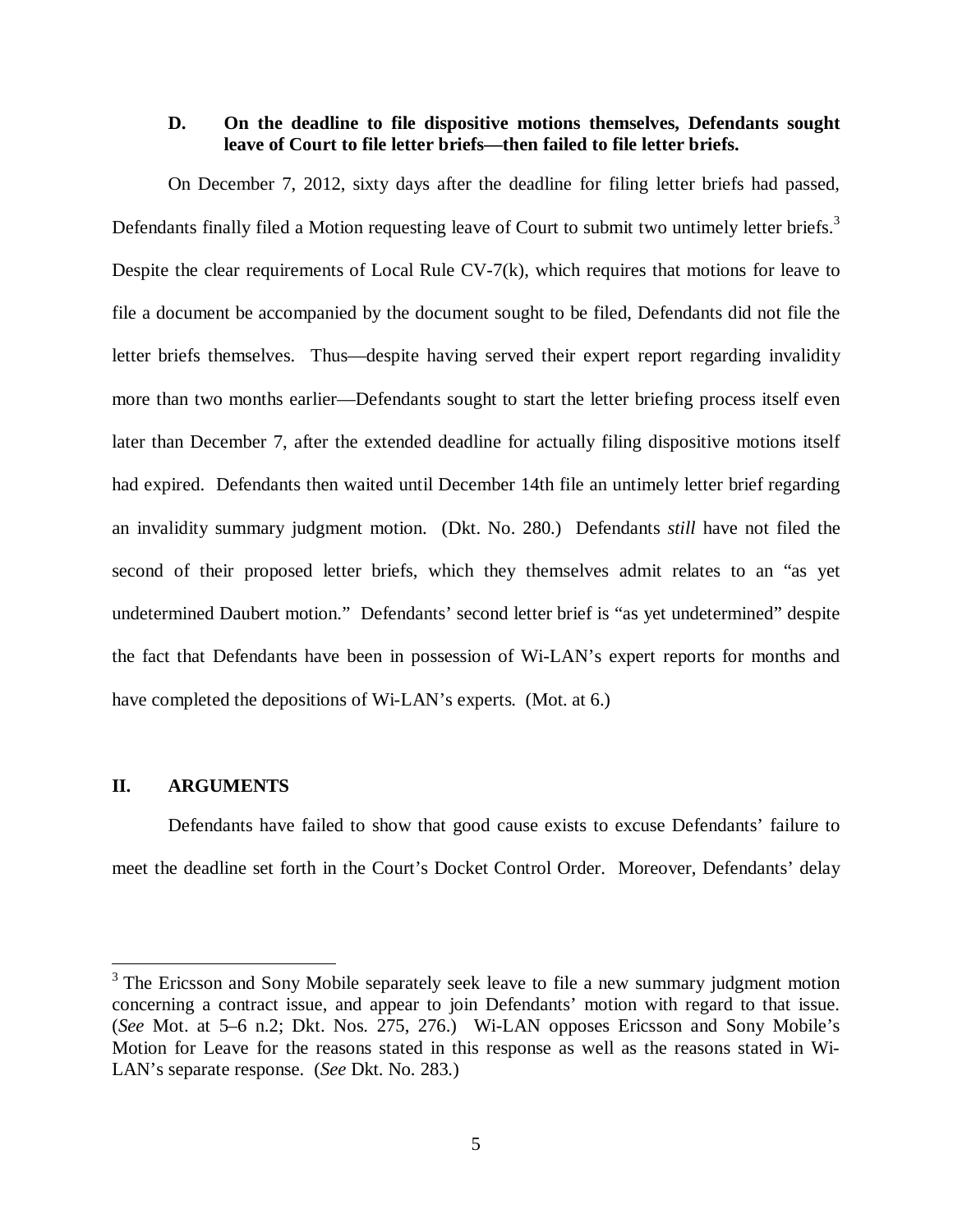prejudices Wi-LAN in the critical pre-trial period. Accordingly, Defendants' Motion should be denied.

# **A. Defendants fail to show good cause under FED. R. CIV. P. 16(b), which governs the modification of the deadline for letter briefs and FED. R. CIV. P. 6(b), which governs modifications of deadlines expired due to excusable neglect.**

"The district court has broad discretion in controlling its own docket. This includes the ambit of scheduling orders and the like." *Edwards v. Cass County, Tex.*, 919 F.2d 273, 275 (5th Cir. 1990); *STMicroelectronics, Inc. v. Motorola, Inc.*, 307 F. Supp. 2d 845, 848 (E.D. Tex. 2004). Like the Patent Rules discussed in *STMicroelectronics,* this Court's Standing Order is effectively part of the Court's Docket Control Order. Accordingly, FED. R. CIV. P. 16(b) governs the modification of the deadline for letter briefs, and provides that "[a] schedule may be modified only for good cause and with the judge's consent."<sup>4</sup>

The good cause standard under FED. R. CIV. P. 16(b) requires the party seeking relief to show that, despite its exercise of diligence, it could not have reasonably meet the scheduling deadlines. *S & W Enters., L.L.C. v. Southtrust Bank of Alabama*, 315 F.3d 533, 535 (5th Cir. 2003); *Argo v. Woods*, 399 F. App'x 1, 2 (5th Cir. 2010) (finding that Rule 16's "fairly stringent 'good cause' standard . . . requires [a party] to give a persuasive reason why the dates originally set by the scheduling order for the filing of dispositive motions could not 'reasonably be met despite the diligence of the party seeking the extension.'"). The factors that the Court considers to determine whether the movant has shown good cause include: (1) the explanation for the party's failure to meet the deadline, (2) the importance of what the Court is excluding, (3) the

 $\overline{a}$ 

<sup>&</sup>lt;sup>4</sup> Moreover, a party seeking to extend a deadline that has already expired must demonstrate that their neglect was excusable under FED. R. CIV. P. 6(b). Defendants have made no such showing.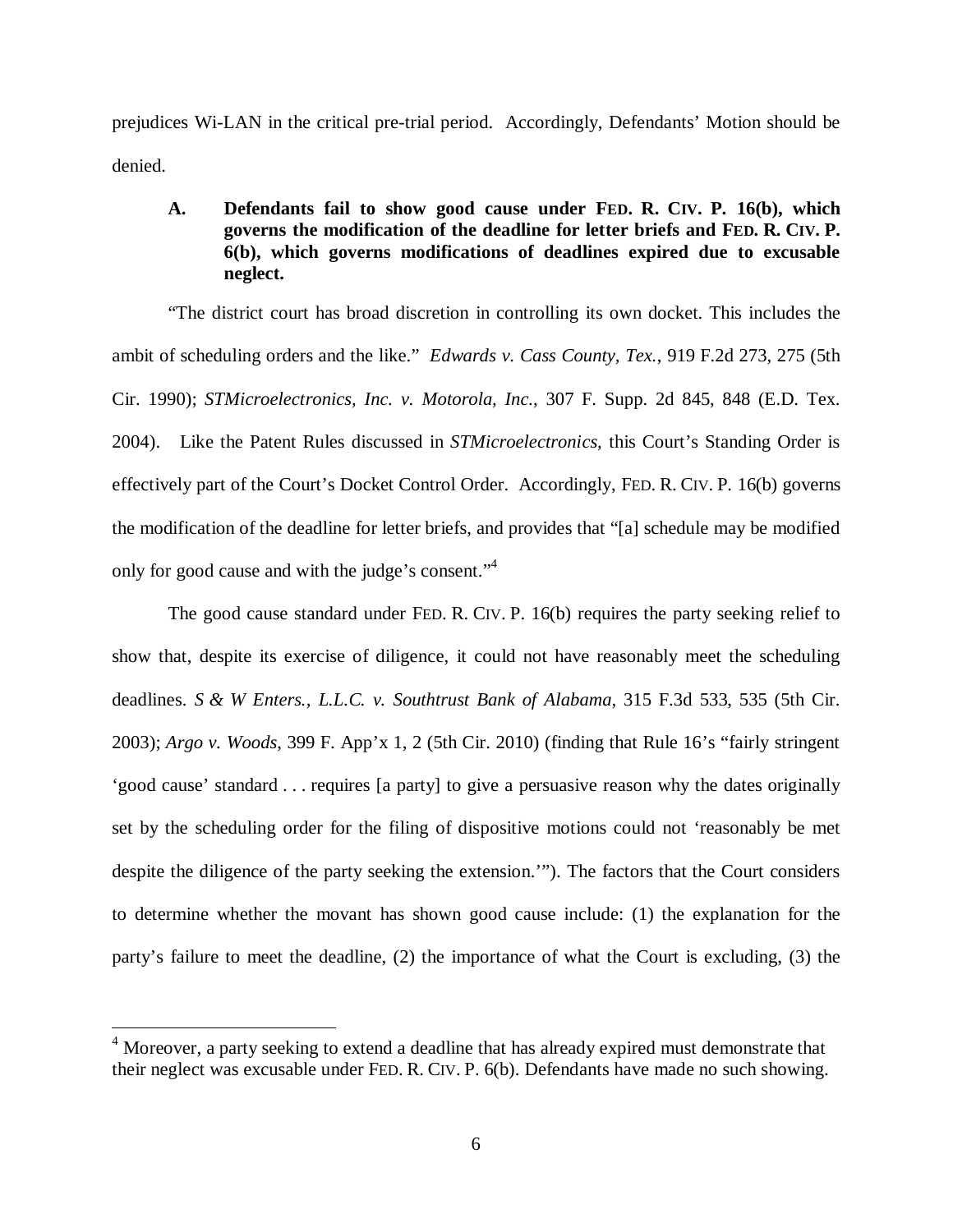potential prejudice if the Court allows the thing that would be excluded, and (4) the availability of a continuance to cure such prejudice. *S & W Enters.*, 315 F.3d at 535.<sup>5</sup>

## **B. Defendants fail to meet their burden to provide any reasonable explanation for their failure to meet the deadline.**

Notably absent from Defendants' Motion is any explanation, much less a reasonable one, for why Defendants failed to meet the deadline set by the Court's Orders. Instead, Defendants recite a list of deadlines that were moved by joint or unopposed motion and state that it would therefore have been "impossible" or "extremely impractical" to comply with the Court's deadline for letter briefs. (Mot. 5.) But Defendants' apparent belief that the Court's Orders are difficult to comply with is no justification for ignoring them, nor does it constitute "excusable neglect." "Where an order should be modified in light of case-specific facts, the parties must obtain the Court's leave to do so. Parties are not free to simply disregard the Court's deadlines." *STMicroelectronics*, 307 F. Supp. 2d at 852 n.8. Defendants here failed to seek leave and simply disregarded the Court's deadline.

Equally importantly, Defendants' conclusory statement of "impossibility" is not an explanation. At no point did the Docket Control Order change in a manner that made letter briefs due in the past; to the contrary; the parties' agreed Motion on August 2, 2012 actually extended the window to file letter briefs by three weeks until October 8, 2012. Despite this extended period for compliance, Defendants have offered no reason—because they cannot—why it would have been "impossible" or even "extremely impractical" to file a five-page letter brief at

 $5\overline{)}$ <sup>5</sup> *See also, e.g., Argo*, 399 F. App'x at 3 ("Since Woods has failed to offer any reason why he could not have filed his motion before the deadline, we affirm the district court's denial of the motion."); *Arvie v. Dodeka, LLC*, No. H-09-1076, 2011 WL 1753489, \*2 (S.D. Tex. May 6, 2011) (denying a party's motion for leave to file a motion for summary judgment after the deadline passed).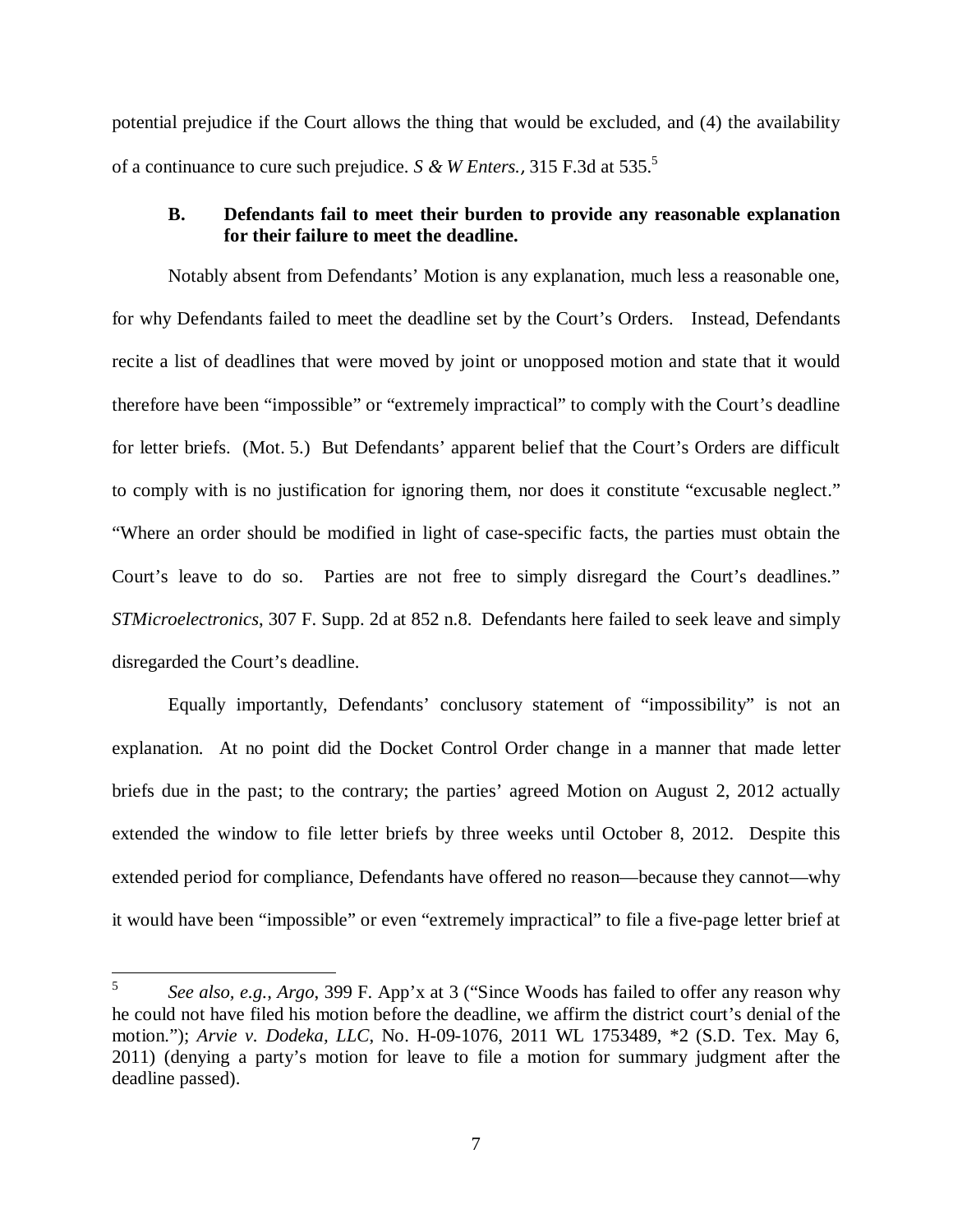any point during the two weeks that followed service of Wi-LAN's opening expert report on infringement and Defendant's expert report on invalidity. Nor have they offered any explanation of why it would have been "impossible" or "extremely impractical" to file a letter brief regarding Wi-LAN's damages report, which was served in advance of the extended October 8 deadline. Tellingly, Defendants also fail to offer any reason for why they did not, *at the very least*, timely seek leave of Court to extend the deadline for letter briefs if they believed it would be "impossible" or "extremely impractical" to adhere to the Court's Orders. Instead, Defendants waited until six weeks after the deadline had passed to even raise the matter with Wi-LAN for the first time and *two months* after the deadline to finally seek leave of Court.

The sole example of a purportedly "impossible" deadline raised in Defendants' Motion is that "it would have been impossible to file a letter brief requesting permission to file a Daubert motion . . . since rebuttal expert reports were due on October 19, 2012, less than 60 days prior to the December 7, 2012 deadline for filing Dispositive Motions." (Mot. at 5.) But unless Defendants intended to file *Daubert* motions concerning their own rebuttal expert reports, that is no excuse. The only Wi-LAN rebuttal report due on October 19, 2012—and indeed the only Wi-LAN expert report not already served by that time—was Wi-LAN's rebuttal expert report concerning invalidity.<sup>6</sup> To the extent Defendants intend to take the surprising step of seeking permission to file a *Daubert* motion on an expert report concerning invalidity, an issue on which Defendants bear the burden of proof, their delay in doing so remains unexplained. Defendants

1

 $6$  Nor was that report necessary to allow Defendants to file a letter brief requesting permission to file a motion for summary judgment, which they finally did on December 14th, 2012. In advance of the extended October 8, 2012 letter brief deadline, defendants had *already* served their own expert report setting forth their theory of invalidity by the time of the letter brief deadline, and the Court's Claim Construction Order issued some five months before that. Yet Defendants waited over two months to file such a brief.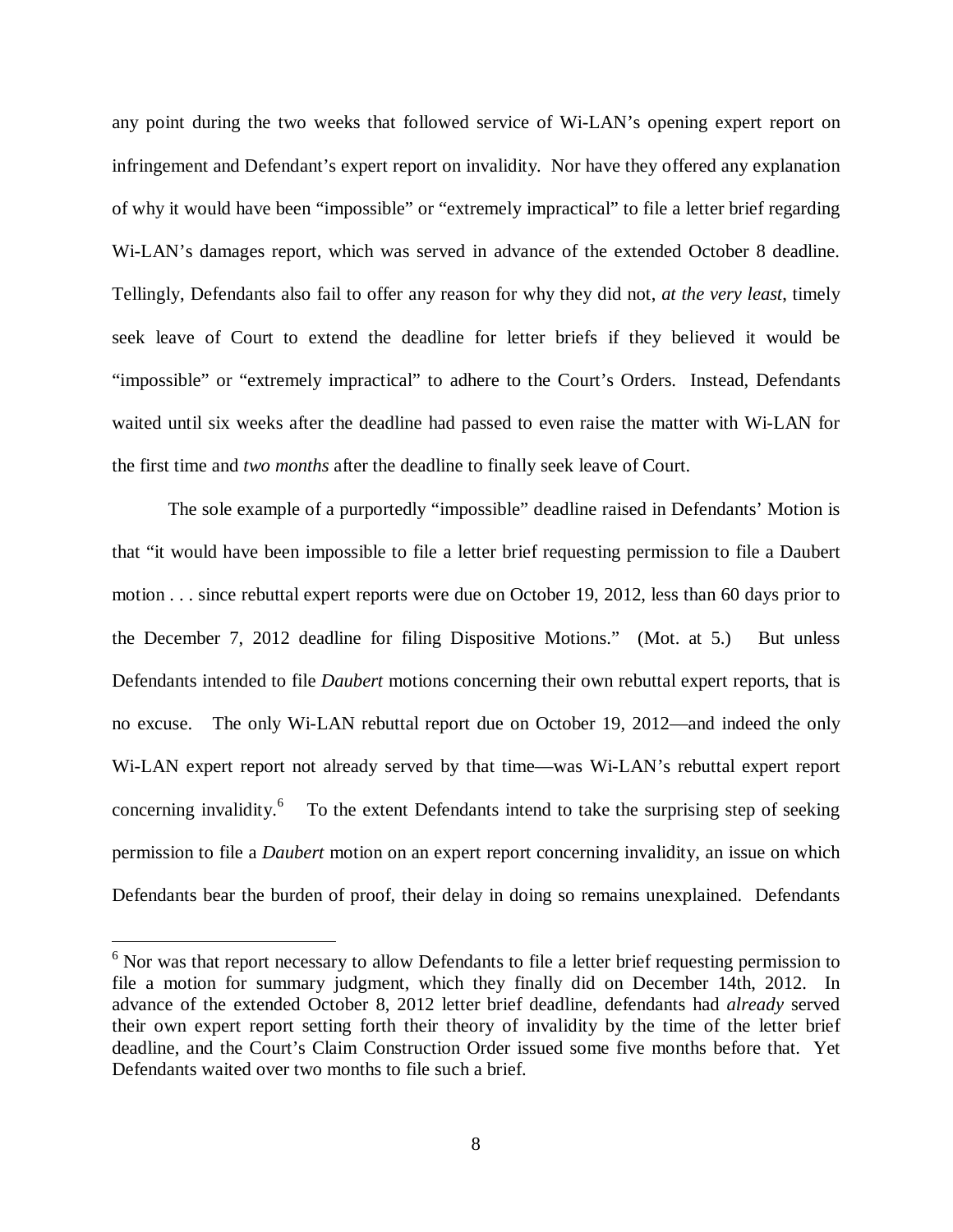have had Wi-LAN's expert report in hand for over a month and have taken the deposition of Wi-LAN's validity expert—yet still have not filed their letter brief regarding a *Daubert* motion for that report.

And, in any case, Defendants failed to request that the deadline for letter briefing regarding Wi-LAN's rebuttal expert report on invalidity be extended. In fact, Wi-LAN specifically asked Defendants during a November 30, 2012 meet-and-confer whether that rebuttal report was the basis for their contention that their untimely letter briefs should be permitted, and offered to discuss that matter specifically if so. Defendants did not engage the issue. (Fareed Decl. at  $\P$  7.) Having failed to seek relief at any point before the deadline passed, or even in the months that followed, Defendants should not be now heard to argue that the agreed date for rebuttal expert reports somehow kept them from meeting the long-standing deadline for filing letter briefs. *Cf. Ranzy v. Extra Cash of Texas, Inc.*, No. H-09-3334, 2012 WL 1015923, \*5 (S.D. Tex. March 22, 2012) (denying motion to file a motion for summary judgment after the dispositive motion deadline and noting that "if Defendants needed an extension of time to respond to [the] motion for partial summary judgment, they needed to ask for one").

Lastly, Defendants appear to believe that Wi-LAN's reasonable reliance on the Court's Docket Control Order amounts to "litigation by 'gotcha.'" (Mot. at 5.) Respectfully, observing long-standing deadlines set by the Court and declining a prejudicial request to revive a deadline that passed *two months earlier* does not amount to litigation by "gotcha." Because Defendants have offered no explanation for their failure to comply with the Court's deadlines, no explanation of how their collective failure to comply with deadlines constitutes "excusable neglect," and no explanation for their failure to even seek extensions of those deadlines at any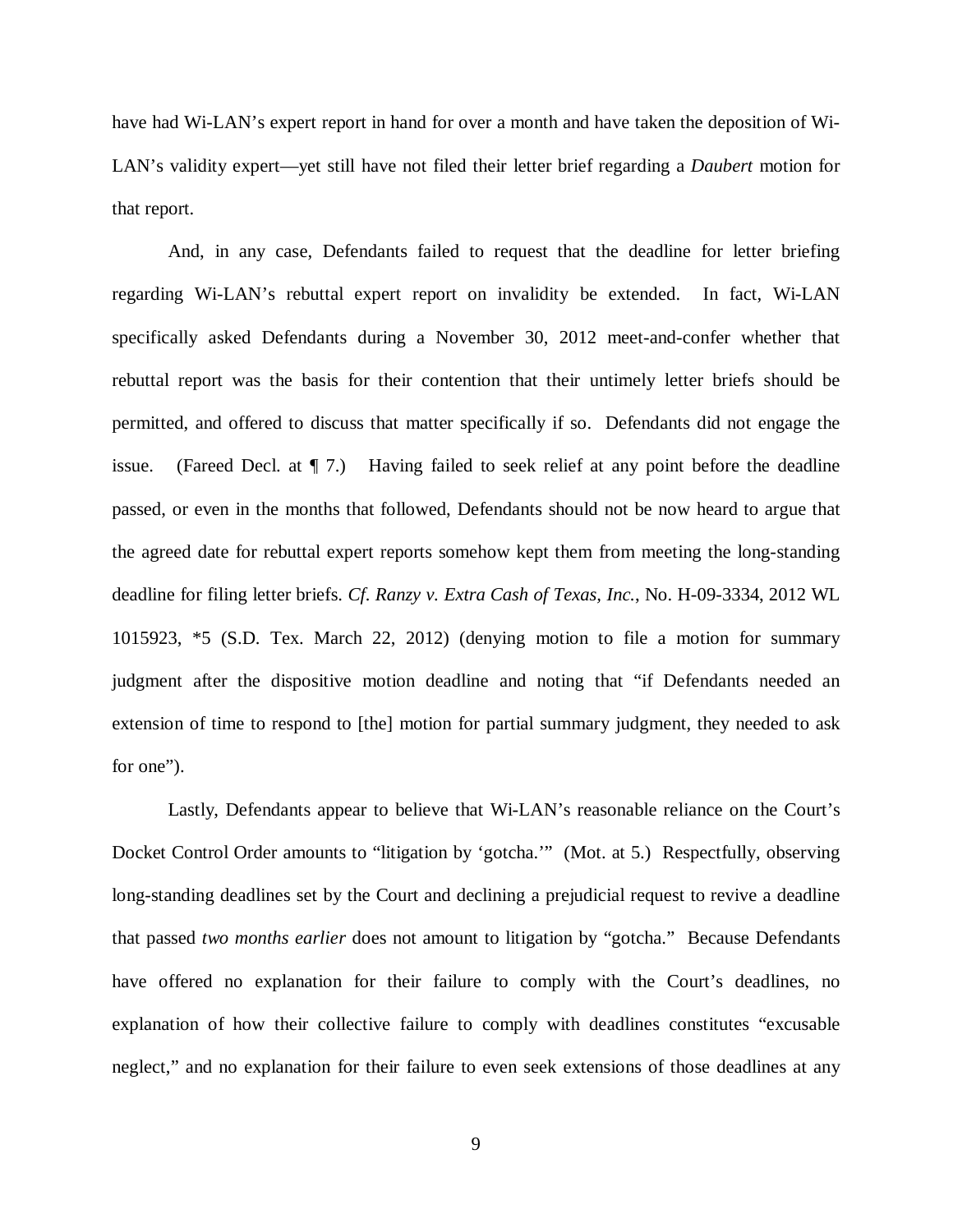point before December 7, 2012, Defendants' Motion fails to show good cause and should be denied.

# **C. The other factors that the Court may consider in determining whether the modification to the deadline is appropriate also weigh against Defendants.**

Defendants' Motion further fails to make a showing of good cause as it fails to address any of the other factors that the Court might consider in determining whether the modification to the deadline is appropriate. These factors, too, weigh against granting leave.

#### **i. Prejudice to Wi-LAN.**

Defendants' request to start the letter briefing process more than two months after the date set by the Court is unfairly prejudicial to Wi-LAN. Importantly, Wi-LAN reasonably relied upon the schedule set by the Court's Orders; under that schedule, the letter briefing process (and the summary judgment and *Daubert* briefing process, if any) would have been completed well in advance of trial preparation. Now, Defendants seek to force Wi-LAN to respond to letter briefs (and potentially summary judgment briefs) in the months immediately before trial and as other pre-trial deadlines approach. This unnecessary expenditure of resources will necessarily distract from Wi-LAN's trial preparations during the critical months before the April 8, 2012 trial setting.

In addition, Wi-LAN reasonably relied on Defendants' decision not to file letter briefs (and hence forego summary judgment practice). Defendants' belated retraction of that decision will impose substantial monetary costs on Wi-LAN by requiring, at a minimum, letter briefing to be completed, as well as potentially imposing costs relating to summary judgment and *Daubert*  briefing. Defendants have offered no explanation for their actions and no basis to impose such costs on Wi-LAN months after the relevant deadlines have passed.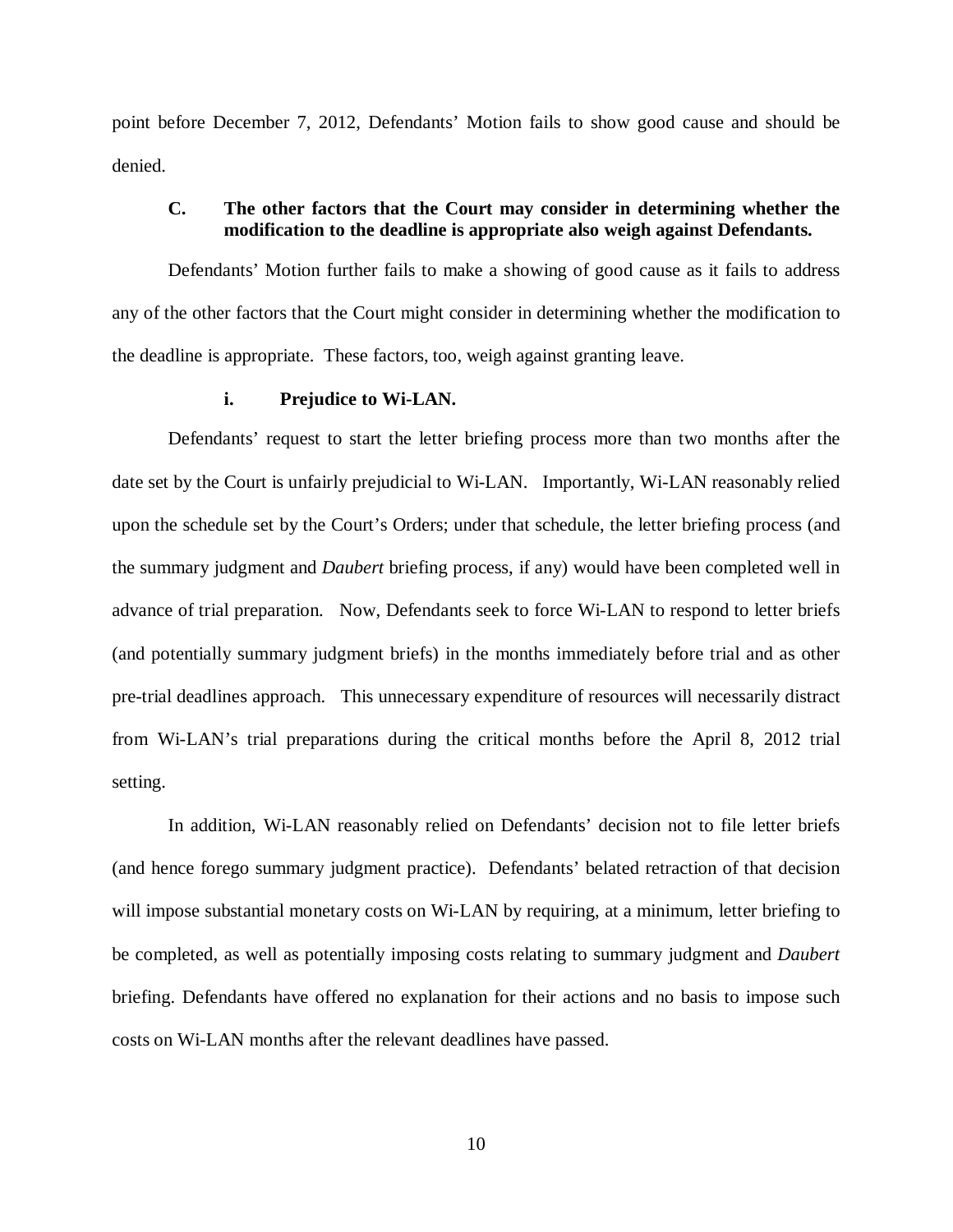Finally, with regard to the letter brief filed by Defendants on December 14, 2012, Wi-LAN would suffer particular prejudice. Though styled as a letter brief requesting permission to file a motion for summary judgment, Defendants' letter brief actually requests that the Court reconsider its May 16, 2012 Claim Construction Order. In that Brief, Defendants state that "the Court should clarify that the construction includes all time-division multiplexing techniques or, in the alternative, strike 'based on one or more characteristics associated with the data item' from its construction of 'TDM techniques.'" (Dkt. No. 280, Exhibit A at 3.) The time for Defendants to seek reconsideration of the Court's Claim Construction Order is not six months after that Order issues, and after all expert reports have been completed. Wi-LAN should not be forced by Defendants' delay to prejudicially divert its attention from trial preparations to address matters resolved by the Court long ago after full briefing by the parties.

#### **ii. The Importance of the Letter Briefs.**

Defendants have shown no reason why the briefing sought is particularly important in this case. The issues regarding invalidity raised by the letter brief filed on December 14, 2012 are fully capable of being decided in the normal course without requiring summary judgment practice shortly before trial. Indeed, not all Defendants even joined that letter brief. (Dkt. 280.) Moreover, the fact that Defendants are *still* not ready to actually start the letter brief process on the second of their two proposed motions—which they identify only as an "as yet undetermined Daubert motion"—suggests strongly that the letter brief and proposed motion are not of central importance to the case. Nor are the proposed motions of sufficient importance that Defendants, at any point between October 8 and December 7, sought leave of Court to extend the deadline to file them.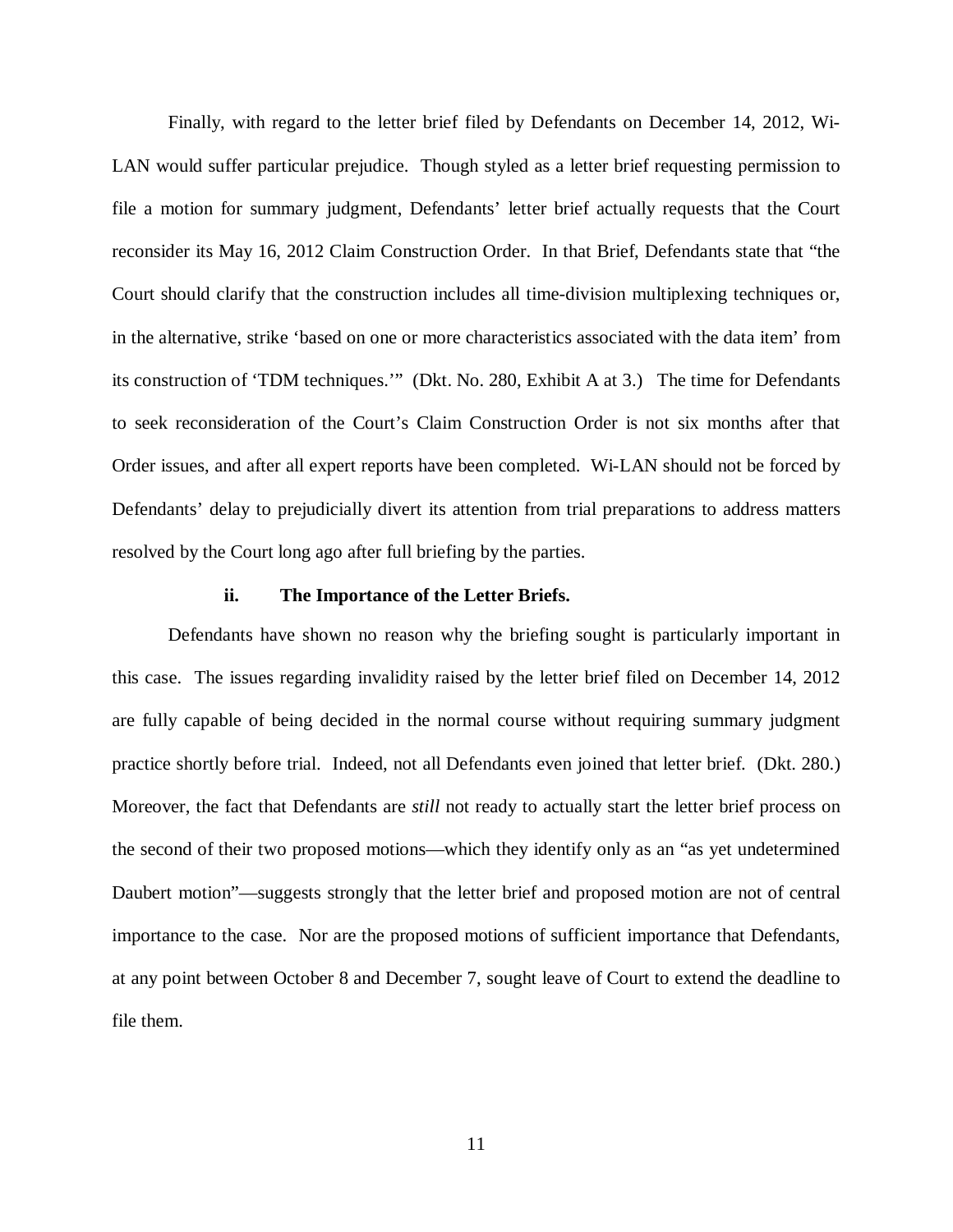### **iii. A Continuance is not Warranted.**

Finally, a continuance should not be granted. This case has been pending for over two years, and trial should not be delayed as a result of Defendants' unjustified failure to comply with the Court's Deadlines. In addition, a continuance would not cure the prejudice caused to Wi-LAN by the monetary costs of unnecessary summary judgment briefing.

## **III. CONCLUSION**

Defendants failed to observe the deadlines set by the Court's Docket Control Order and Standing Order, and further failed to act for over two months once that deadline had passed. Because Defendants have not shown good cause for their failure to meet the Court's deadlines, Plaintiff Wi-LAN respectfully requests that the Court deny Defendants' motion for leave to file untimely letter briefs.

Dated: December 27, 2012

Respectfully submitted,

### By: /s/ *Syed K. Fareed*

David B. Weaver (TX Bar No. 00798576) Lead Attorney Avelyn M. Ross (TX Bar No. 24027817) Ajeet P. Pai (TX Bar No. 24060376) Syed K. Fareed (TX Bar No. 24065216) Jeffrey T. Han (TX Bar No. 24069870) Janice Ta (TX Bar No. 24075138) Seth A. Lindner (TX Bar No. 24078862) VINSON & ELKINS LLP 2801 Via Fortuna, Suite 100 Austin, TX 78746 Tel: (512) 542-8400 Fax: (512) 542-8612 dweaver@velaw.com aross@velaw.com apai@velaw.com sfareed@velaw.com jhan@velaw.com jta@velaw.com

### **Local Counsel**

Johnny Ward (TX Bar No. 00794818) Wesley Hill (TX Bar No. 24032294) WARD & SMITH LAW FIRM P.O. Box 1231 1127 Judson Rd., Ste. 220 Longview, TX 75606-1231 Tel: (903) 757-6400 Fax: (903) 757-2323 jw@jwfirm.com wh@jwfirm.com